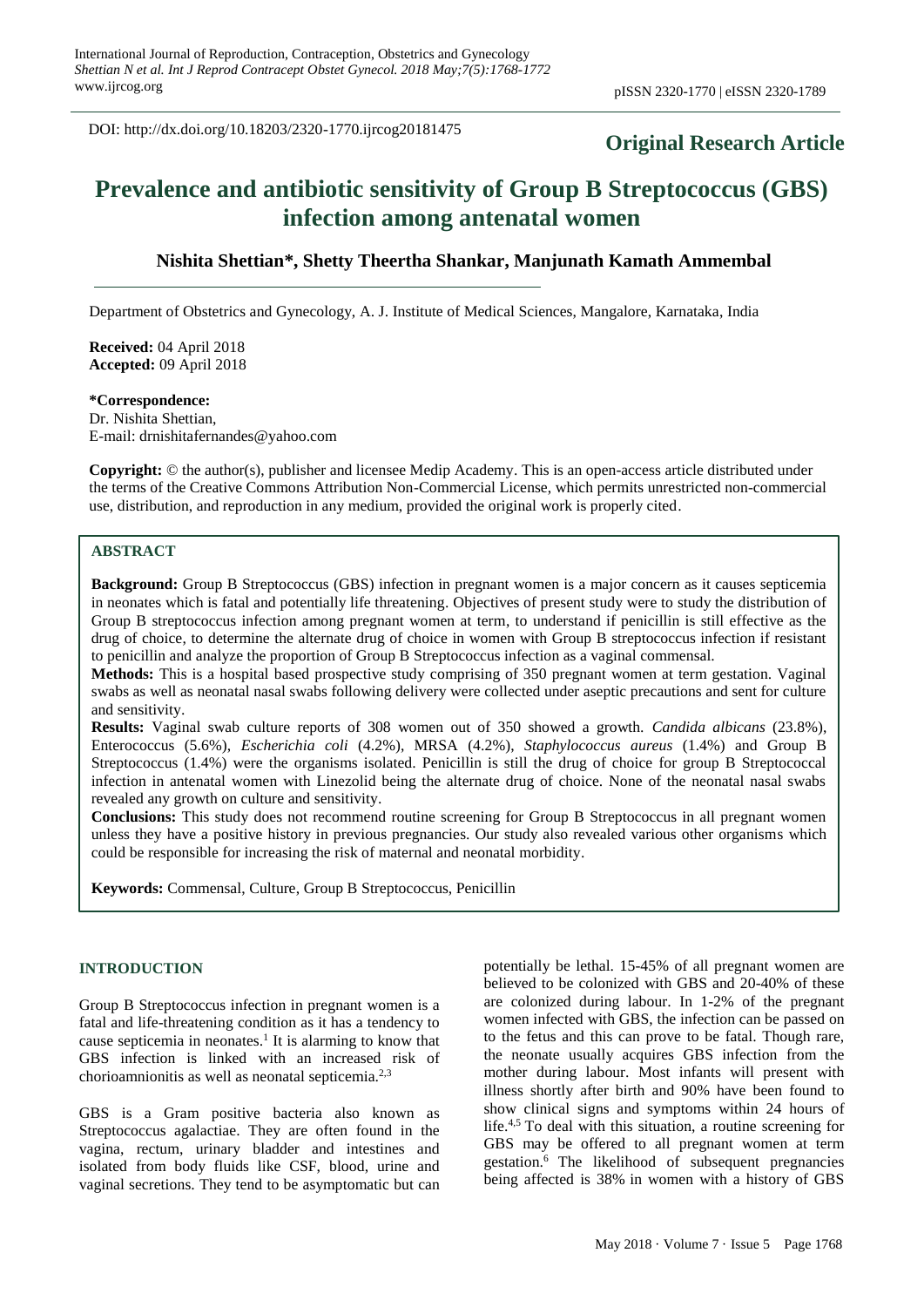infection in a previous pregnancy or has previously given birth to a GBS infection positive baby.<sup>7</sup> Hence these women may be screened at term for GBS infection based on their past history.

Studies done in the United Kingdom have stated that the incidence of GBS as a vaginal commensal is 21% worldwide.<sup>8</sup> The prevalence of GBS was found to be 2.3% based on a prospective study done in South India.<sup>9</sup> However, there are very few studies done in our country regarding the prevalence of GBS in India. As a result there is no sufficient data to address this deficit regarding the prevalence and outcomes of Group B Streptococcus infection in our country.

According to the National Screening Committee of the United Kingdom, unless proven that antenatal screening for GBS infection is beneficial, routine screening is not recommended.<sup>10</sup> The use of antibiotics in most units in our country is much more empirical and without a definite protocol. Penicillin is the antibiotic of choice currently being used for the treatment of GBS infection but there is no data suggesting if the strain has developed resistance to penicillin.

Present study aims at assessing the incidence of GBS infection in our population and to determine the antibiotic sensitivity for Group B Streptococcus infection by comparing it to the available data to find out the appropriate drug of choice. The purpose of this study is to also justify the need for universal screening of all pregnant women at term for GBS infection and to study the outcomes associated with it.

Objectives of present study were to study the distribution of Group B streptococcus infection among pregnant women at term, to understand if penicillin is still effective as the drug of choice, to determine the alternate drug of choice in women with Group B streptococcus infection if resistant to penicillin and analyze the proportion of Group B Streptococcus infection as a vaginal commensal.

# **METHODS**

This is a hospital based prospective study comprising of pregnant women at term gestation visiting the out patient department of Obstetrics and Gynecology. A sample size of 350 antenatal women were recruited in the study.

# *Inclusion criteria*

- Pregnant women.
- Term Gestation (37-42 weeks)
- No medical complications.

#### *Exclusion criteria*

- Preterm labour.
- women with urinary complaints,
- women already on antibiotics,

women who do not give consent.

A detailed history and examination of these pregnant women was done and a written informed consent was taken from those willing to be a part of the study after explaining the procedure to them in detail.

Vaginal swabs were then collected from these antenatal women at term gestation in the Out Patient Department under aseptic precautions ensuring the patient's privacy at all times and in the presence of a chaperone. The vaginal swabs were then sent for culture and sensitivity to the central microbiology laboratory. These women were followed up on a regular basis and after delivery neonatal nasal swabs were subsequently taken and sent for culture and sensitivity.

The Culture and sensitivity reports were then collected and compiled. The women testing positive for Group B Streptococcus infection were treated with the appropriate antibiotic based on the antibiotic sensitivity report. Statistical analysis of the data was done using Chi square test and a P value of  $< 0.05$  was considered statistically significant.

# **RESULTS**

A total of 350 pregnant women at term gestation were enrolled in the study. Vaginal swab culture and sensitivity reports of 308 women out of 350 i.e. 88% of the pregnant women recruited in our study revealed a growth on culture and sensitivity (Figure 1).



## **Figure 1: Distribution of growth on culture and sensitivity.**

126 (36%) women were primiparous while 224 (64%) women were multiparous among those who showed a growth. Distribution of women as per age revealed that 27.7% belonged to 20-25 years, majority of women (45.7%) were in the age group of 25-30 years, 25.1% were 30-35 years and only 1.4% belonged to the age group of 35-40 years.

The following organisms were isolated from the vaginal swab culture (Figure 2).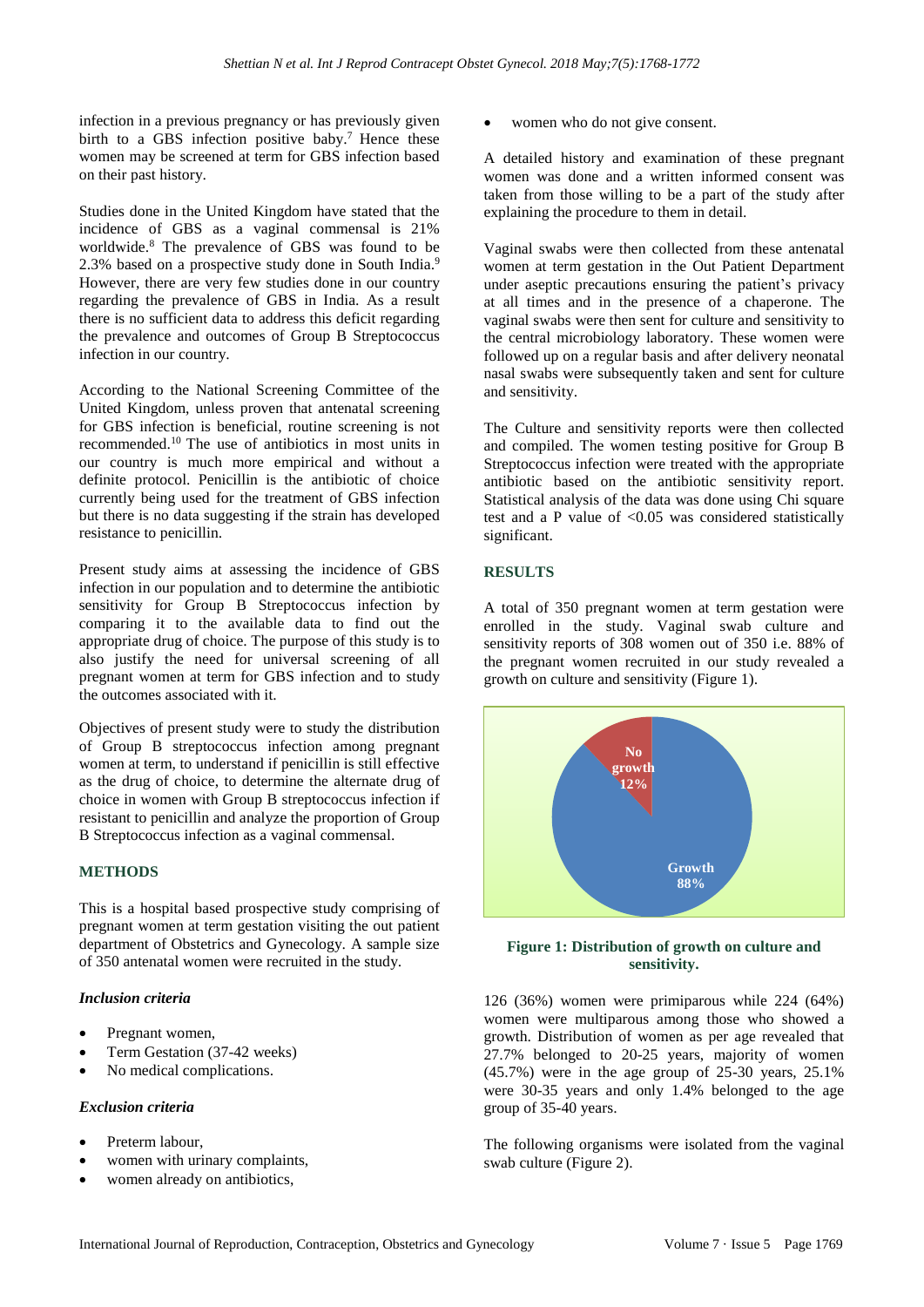

**Figure 2: Distribution of organisms.**

Majority of the organisms isolated was found to be *Candida albicans* whereas Group B streptococcus turned out to be the least isolated organism thus implying that the prevalence of GBS in our population is still very low. In contrast to our study the preponderance of other organisms isolated could also be a potential cause of neonatal infection and other maternal complications like preterm labour and chorioamnionitis. This would require more number of studies on these organisms and their effects on pregnant women in order to prove the same.

Penicillin is still found to be the drug of choice for group B Streptococcal infection in antenatal women showing 100% sensitivity rate (Table 1).

| <b>Antibiotic</b> | <b>Organisms</b>         |                          |                              |                          |                       |
|-------------------|--------------------------|--------------------------|------------------------------|--------------------------|-----------------------|
|                   | <b>Enterococcus</b>      | E. coli                  | <b>Group B Streptococcus</b> | <b>MRSA</b>              | Staphylococcus aureus |
| Cefotaxime        |                          | 87                       |                              | 37.5                     | 47.1                  |
| Linezolid         | 100                      | $\overline{\phantom{0}}$ | 100                          | 100                      | 100                   |
| Cefuroxime        |                          | 71                       | $-4$                         | 18                       | 67                    |
| Clindamycin       | $\overline{\phantom{a}}$ | $\sim$                   | -                            | 70                       | 70.6                  |
| Gentamicin        | 90                       | 77.3                     | 80                           | ۰                        |                       |
| Amoxyclav         | 70                       | 47                       | 80                           | 25                       | 25                    |
| Ampicillin        | 33                       |                          | 80                           | $\sim$                   |                       |
| Cotrimoxazole     | $\overline{\phantom{0}}$ |                          | -                            | 20                       | 20                    |
| Penicillin        | 70                       |                          | 100                          | $\overline{\phantom{0}}$ | 10                    |
| Azithromycin      | $\overline{\phantom{m}}$ |                          | -                            | 55.5                     | 55.5                  |
| Ceftriaxone       | -                        | 75                       | -                            | 25                       | 47                    |
|                   |                          |                          |                              |                          |                       |

**Table 1: Percentage of antibiotic sensitivity of the isolated organisms.**

All strains of MRSA were found to be 100% sensitive to Linezolid. Clindamycin (70.6%) and Azithromycin (55.5%) also had high sensitivity rates. All the other bacterial isolates like Enterococcus, *E. coli*, *Staphylococcus aureus* including Group B streptococcus were all found to have 100% sensitivity to Linezolid. The women in whom Group B Streptococcus was detected, all the isolates were found to be sensitive to penicillin and hence the same was used to treat these women. In those resistant to penicillin our study found that Linezolid also had a 100% sensitivity rate and hence could be chosen as an alternate drug of choice to treat GBS infection.

However, none of the neonatal nasal swabs revealed any growth on culture and sensitivity including those detected to have Group B Streptococcus infection which highlights the fact that they were effectively treated with the appropriate antibiotic of choice.

# **DISCUSSION**

Majority of the participants in present study revealed a growth on culture and sensitivity of vaginal swabs (88%). This is in contrast to the study conducted by Wood et al where only 8% of the women confirmed the presence of bacteriuria.<sup>3</sup>

According to a study by Sharmila et al 300 women were enrolled in the study.<sup>9</sup> Group B Streptococcus was isolated from 7 out of 300 patients which accounted to a 2.33% colonization rate whereas present study showed a colonization rate of only 1.4%.

In the study done by Wood et al, 14 women were isolated with Group B Streptococcal infection.<sup>3</sup> The only organism that exceeded the number of GBS positive women was *Escherichia coli*.

In this study, majority of the women were positive for Candida infection followed by Enterococcus. GBS was the least isolated organism. This revealed the fact that GBS infection was not so common among our population.

Majority of women who showed a growth in the culture and sensitivity reports were multiparous. This was in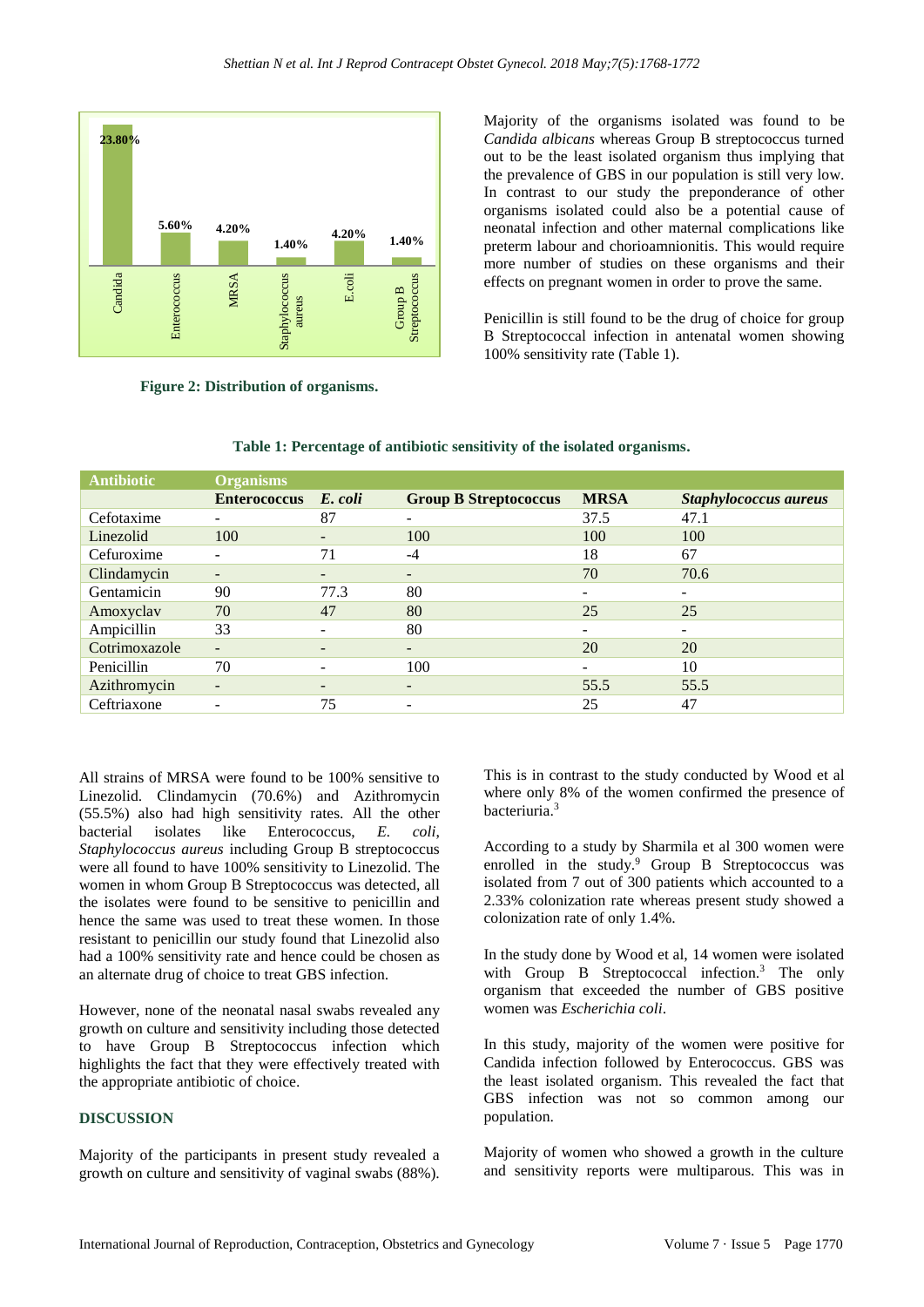accordance to a study carried out in West Indies by Orrett et al where colonization rates were found to be higher among multiparous women than primiparous. $11$ 

45.7% of women were in the age group of 25-30 years and 27.7% were in the age group of 20-25 years. The age distribution of the participants was found to be similar to the study by Sharmila et al where age of the participants ranged from 18 years to 39 years with a mean±SD of 23.28±2.95 years.

25.1% patients were in the age group of 30-35 years and 1.4% were in the age group of 35-40 years.<sup>9</sup> According to a study by Orrett et al, Group B streptococci were isolated more frequently from women >24 years of age (36.6%) than those younger than 24 years (26.9%) which was in accordance to present study.<sup>11</sup>

In the patients where Group B Streptococcus was detected, Pencillin was the antibiotic of choice used to treat the same and all the isolates were sensitive to penicillin which was in accordance to a study done by Sharmila et al.<sup>9</sup>

All strains of MRSA were found to be 100% sensitive to Linezolid. Higher sensitivity rates were found with Clindamycin and Azithromycin. Among the Enterococcus species, highest sensitivity was found with Linezolid (100%) followed by Gentamycin (90%), Amoxyclav (70%) and Penicillin (70%)

Of the total number of swabs reviewed, Candida was the predominant organism isolated in our study, while bacterial growth identified were predominantly Enterococcus followed by MRSA and *E. coli*.

The least isolated organisms were Group B Streptococcus and *Staphylococcus aureus*. This was in accordance to a study by Orish VN et al where Candida species were the most prevalent organisms isolated in the study. However, it was in contrast to the finding that *Escherichia coli* was the predominant aerobe followed by *Staphylococcus aureus* as observed by Verner Ndudiri Orish .<sup>12</sup>

Nasal swabs were obtained from all the neonates following delivery. However, none of the nasal swabs revealed any growth on culture and sensitivity.

# **CONCLUSION**

Majority of the culture and sensitivity reports did not reveal Group B Streptococcus infection. Hence present study does not recommend routine screening for Group B Streptococcus in all pregnant women.

However, women with a history of Group B streptococcus infection in a previous pregnancy or those who have given birth to a Group B Streptococcus infection positive baby in the past require screening in the antenatal period. A number of other organisms were isolated which reflects the need to conduct further studies to know the distribution of these organisms among antenatal women and their effects on pregnancy.

Thus, present study suggests the need to screen for other organisms which might be responsible for increasing the maternal and neonatal morbidity but in order to substantiate our results more studies on a larger scale are warranted.

## *Funding: No funding sources*

*Conflict of interest: None declared*

*Ethical approval: The study was approved by the Institutional Ethics Committee*

## **REFERENCES**

- 1. Kenyon S, Brocklehurst P, Blackburn A, Taylor DJ. Antenatal screening and intrapartum management of Group B Streptococcus in the UK. BJOG. 2004;111:226-30
- 2. Anderson BL, Simhan HN, Simons KM, Wisenfeld HC. Untreated asymptomatic group B streptococcal bacteriuria early in pregnancy and chorioamnionitis at delivery. Am J Obstet Gynecol. 2007;196:524.e1- 5.
- 3. Wood EG, Dillon HC Jr. A prospective study of group B streptococcal bacteriuria in pregnancy. Am J Obstet Gynecol. 1981;140:515-20.
- 4. Heath PT, Balfour GE, Tighe H, Verlander NQ, Lamagni TL, Efstratiou A, HPA GBS Working Group. Group B streptococcal disease in infants: A case control study. Arch Dis Child. 2009;94:674-80.
- 5. Vergnano S, Menson E, Embleton N, Russell AB, Collinson A, Heath P. Missed opportunities for preventing group B streptococcus infections. Arch Dis Child Fetal Neonatal Ed. 2010;95:F72-3.
- 6. Prevention of perinatal group B streptococcal disease: A public health perspective. Centers for Disease Control and Prevention. MMWR. 1996;45:1-24.
- 7. Shah V, Ohlsson A; Canadian Task Force on Preventive Health Care. Prevention of Early-onset Group B Streptococcal (GBS) Infection in the Newborn: Systematic Review and Recommendations. CTFPHC Technical Report #01- 6. London, ON, Canada: Canadian Task Force; 2001.
- 8. Coulborn T, Gilbert R. An overview of the natural history of early onset group B streptococcal disease in the UK. Early Hum Dev. 2007;83:149-56.
- 9. Sharmila V, Joseph NM, Babu TA, Chaturvedula L, Sistla S. Genital tract group B streptococcal colonization in pregnant women: A South Indian perspective. J Infect Dev Ctries. 2011;5(8):592-5.
- 10. UK National Screening Committee. Group B Streptococcus: The UK NSC policy on Group B Streptococcus screening in pregnancy, London: NSC; 2008 Avaliable at http://www.screening.nhs.uk/groupbstreptococcus